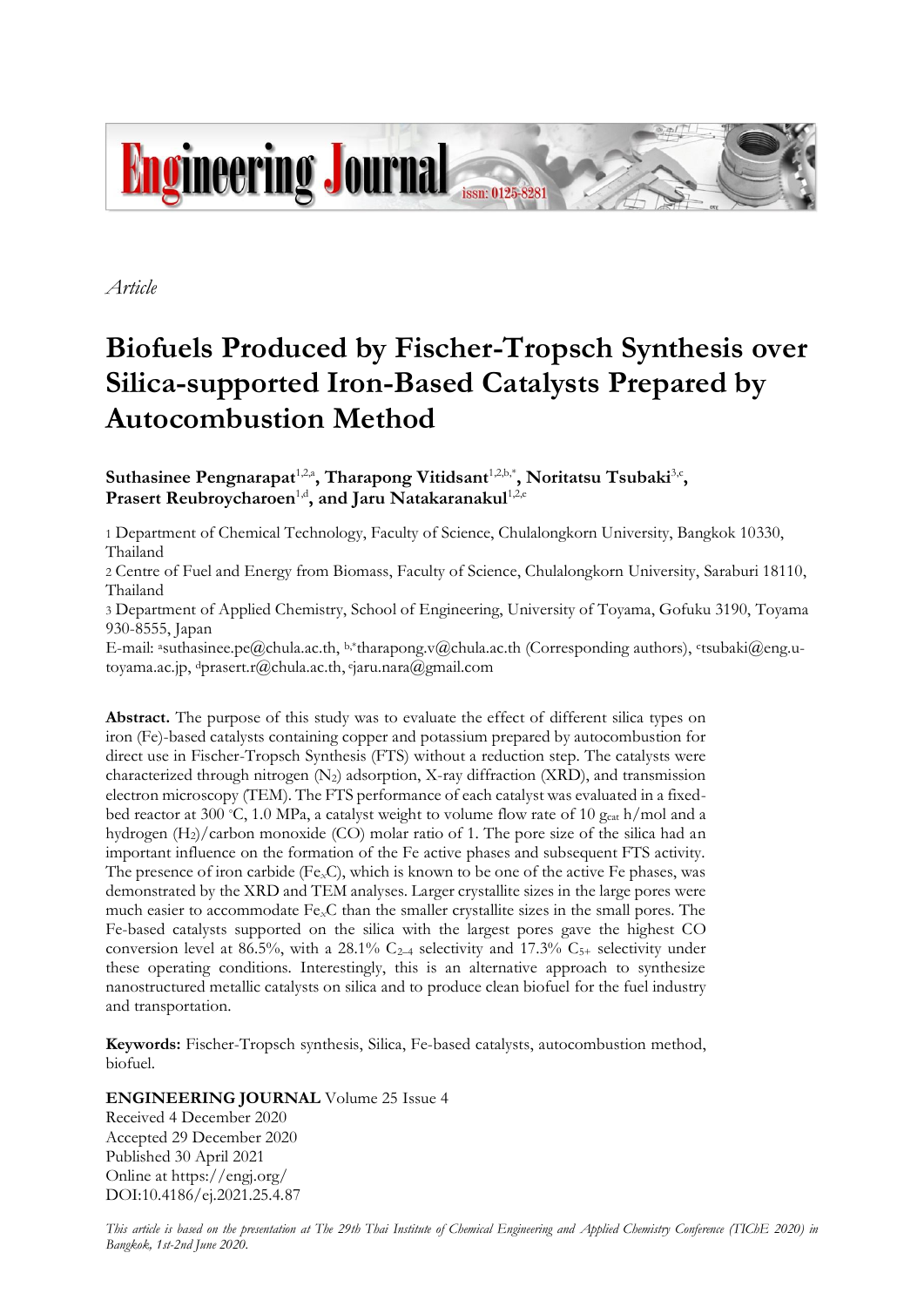## **1. Introduction**

Fischer-Tropsch synthesis (FTS), for altering syngas into liquid fuels and chemicals, is an important technology in the conversion of coal, natural gas, and biomass to liquid products [1]. Iron (Fe)-based catalysts are preferred for the FTS reaction due to their low cost, high activity, and excellent water gas shift (WGS) reactivity, which are advocated for the conversion of syngas from coal gasification with a low hydrogen  $(H<sub>2</sub>)/carbon$  monoxide (CO) ratio [2]. To achieve a high performance, copper (Cu) is frequently added to the Fe to realize a lower reduction temperature and reduce the level of sintering. Furthermore, Fe-based catalysts need an alkali metal, such as potassium (K), as a chemical promoter to enhance both the FTS and WGS activity and increase the selectivity for the long chain hydrocarbons (HCs) [3].

In order to improve the FTS performance, structural promoters are necessary additives in industrial Fe-based catalysts. The role of silica  $(SiO<sub>2</sub>)$  for Fe-based catalysts in the FTS is generally regarded to be physical in nature, in terms of providing a large surface area, stabilizing small Fe crystallites sizes, and enhancing the attrition resistance of catalysts [4, 5]. As generally known, the textural properties of the silica have a great influence on the catalytic performances since it affects the active particle sizes and dispersion. A high dispersion of Fe oxide particles enhances the heat and mass transfer as well as giving a high resistance against coke formation and deposition [6].

Autocombustion is an alternative synthesis method that uses energy from the exothermic decomposition of a redox mixture of organic acid and metal nitrates. The reducing gases, such as  $H_2$  and CO, are released from the exothermic decomposition of the organic acid and then reduce the metal ions to active metal. Therefore, this process can continue without an external energy source. This approach has the advantage of a low cost and high energy performance. There have been several reports on the preparation of catalysts by autocombustion [7]. For example, a series of the cobalt-based catalysts on silica were formed from autocombustion using cobalt nitrates and citric acid in an argon (Ar) atmosphere. Increasing the citric acid level increased the degree of reduction and extended the cobalt dispersion, but markedly increased the level of carbon residues [8].

With respect to catalysts for the FTS, Fe-based FTS catalysts containing Cu and K and supported on silica, were prepared by autocombustion of citric acid for direct use in the FTS reaction without a reduction step [9]. The optimal catalyst, in terms of the highest CO conversion level, was obtained with a citric acid: iron (III) nitrate molar ratio of 0.1, and was superior to the corresponding catalysts prepared by impregnation [9].

However, Fe-based catalysts for FTS on different silica types prepared by autocombustion have not been reported in detail. It is of great interesting and challenging to improve catalysts that are comprised of different types of silica supports. Consequently, the objective of this study was focused on the influence of Fe-based catalysts containing Cu, K and citric acid that were supported on different silica types and prepared by autocombustion for direct FTS without a reduction step. The catalysts were characterized through nitrogen  $(N_2)$  adsorption, X-ray diffraction (XRD), and transmission electron microscopy (TEM). The effect of different silica types on the FTS performance of catalysts were tested in a fixed-bed reactor and correlated with the characterization results.

# **2. Experimental**

## **2.1. Catalyst Preparation**

The Fe-based catalysts containing Cu, K and citric acid and supported on silica were prepared by autocombustion as previously described [9, 10], using iron (III) nitrate nonahydrate, copper (II) nitrate trihydrate, and potassium nitrate at a Fe: Cu: K molar ratio of 200:30:5 and citric acid. The respective chemicals were initially dissolved in distilled water to give a citric acid: iron nitrate molar ratio of 0.1. The solutions were adjusted to pH 7.0 using ammonia (NH<sub>3</sub>) solution, refluxed at 80  $\mathrm{^{\circ}C}$ for 2 h and then evaporated at 100 °C until a dark brown solution of 25 cm<sup>3</sup>. The supports were the commercially available Q-3, Q-10, and Q-50 silica (Cariact, Fuji Silysia Co. Ltd.). The Fe/Cu/K mixture was then impregnated over the silica  $(5 g)$  at a 20 wt% Fe metal loading and dried at 120 oC for 12 h. The resulting samples were calcined in Ar at 500  $\circ$ C for 5 h at a ramping rate of 1.5  $\circ$ C/min and then applied directly in the FTS without a reduction step. The Q-3, Q-10, and Q-50 supported FeCuK catalysts were denoted as FeCuK/Q-3, FeCuK/Q-10, and FeCuK/Q-50, respectively.

## **2.2. Catalyst Characterization**

The pore structure of calcined catalysts was characterized by nitrogen  $(N_2)$  adsorption using a NOVA 2200e equipment. The specific surface area  $(S<sub>BET</sub>)$  was obtained by the Brunauer-Emmett-Teller (BET) method, the total pore volume  $(V_p)$  was calculated by the single point method, and the average pore sizes  $(D_p)$  was obtained by  $4V_p/S_{BET}$ . The pore size distribution (PSD) was obtained using the Barrett-Joyner-Halenda (BJH) method. The XRD patterns of calcined and used catalysts were performed using a Rigaku RINT 2200 with a monochromatic Cu-*Kα* radiation source over a 2*θ* range from 10–80°. The Scherrer equation,  $D = K\lambda/(\beta \cos \theta)$  was used to calculate the average crystalline sizes of calcined and used catalysts. The TEM images were analysed by a Philips Tecnai F20 TEM at 200 kV acceleration voltage and field emission source which was equipped with digital STEM. The average crystallite sizes of used catalyst were calculated by the SemAfore program.

### **2.3. Catalyst Activity Test**

The feed gas for FTS consisted of Ar (3.0%), CO  $(48.5\%)$ , and  $H<sub>2</sub>$   $(48.5\%)$ . Initially, the respective catalyst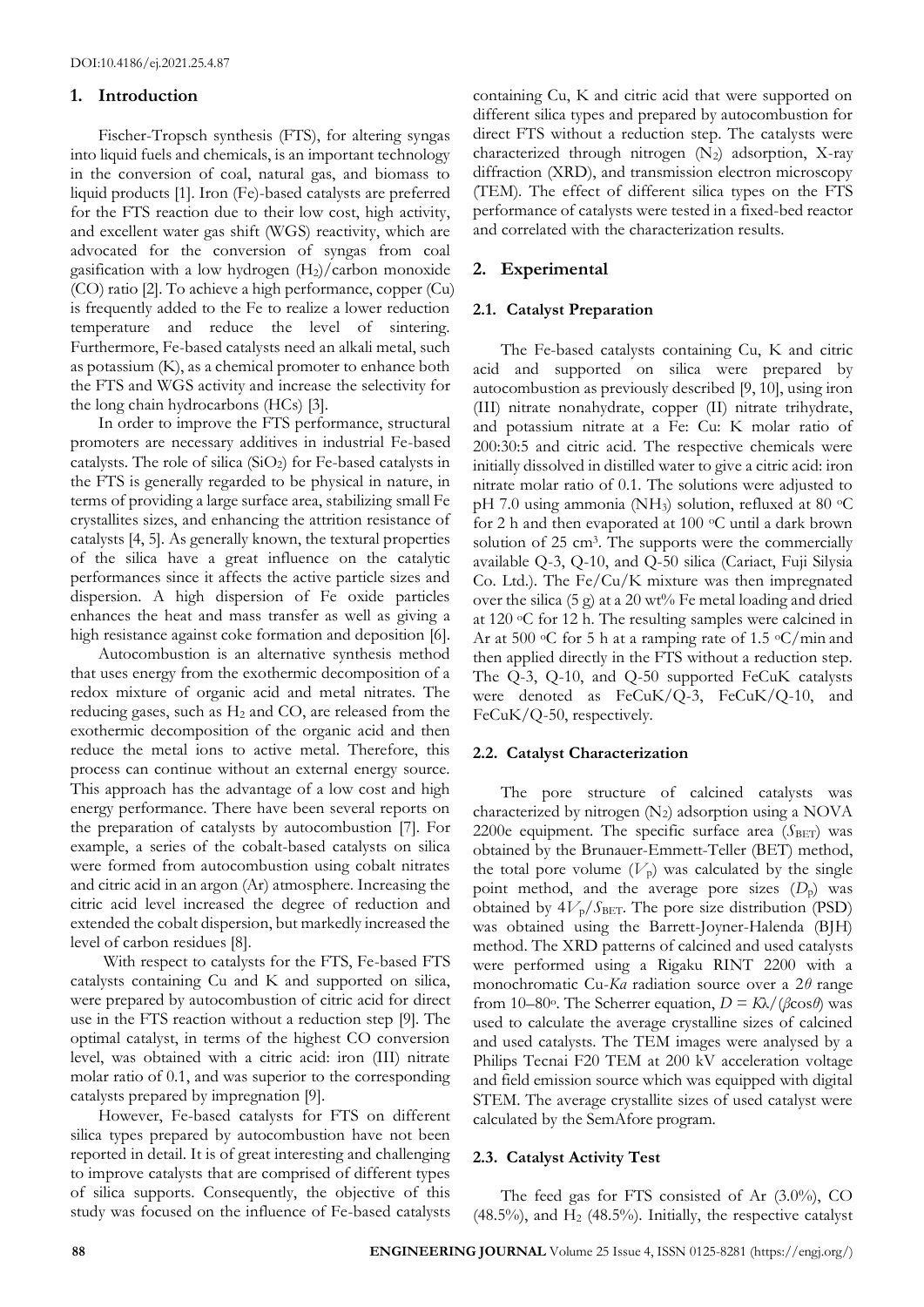(0.5 g) was placed in a fixed bed reactor tube. Thereafter, the FTS reaction was performed for 6 h at 300  $\mathrm{^{\circ}C}$ , 1.0 MPa and a  $W/F$  ratio of 10  $g_{cat}$  h/mol. The stream was characterized by online gas chromatography (GC) as follows: a thermal conductivity detector (TCD) was used to analyse the gaseous products [methane  $(CH<sub>4</sub>)$ , carbon dioxide (CO2), CO, and Ar and a flame ionization detector (FID) was used to evaluate the light HCs  $(C_{1-5})$ . The liquid products were collected in an ice trap and analysed by GC-FID. The experimental set up us shown schematically in Fig. 1.



Fig. 1. Schematic diagram of the FTS apparatus used in this study.

## **3. Results and Discussion**

#### **3.1. Textural Characteristics of Catalysts**

Table 1. Physical properties of the three silica types, and their derived as-synthesized FeCuK catalysts.

| Material     | $S_{\rm BET}$ a | $V_{\rm p}$ a | $D_{p}$ <sup>a</sup> |
|--------------|-----------------|---------------|----------------------|
|              | $(m^2/g)$       | $\rm(cm^3/g)$ | (nm)                 |
| $Q-3$        | 760             | 0.35          | 4.6                  |
| $FeCuK/Q-3$  | 661             | 0.19          | 3.2                  |
| $Q-10$       | 475             | 1.53          | 13.4                 |
| $FeCuK/Q-10$ | 446             | 0.96          | 10.7                 |
| $Q-50$       | 80              | 1.10          | 48.5                 |
| $FeCuK/Q-50$ | 92              | 0.57          | 20.2                 |
| $Q-3$        | 760             | 0.35          | 4.6                  |
| FeCuK/Q-3    | 661             | 0.19          | 3.2                  |
| O-10         | 475             | 1.53          | 13.4                 |

<sup>a</sup> Determined by the  $N_2$  adsorption method.

For comparison of the effect of different silica types, the catalysts with the same composition but using the Q-3, Q-10, or Q-50 silica as the support were examined. Thus, the physical properties of the calcined FeCuK/Q-3, FeCuK/Q-10, and FeCuK/Q-50 catalysts were determined by  $N_2$  adsorption, with the results summarized in Table 1. The *S*<sub>BET</sub> of the Q-3 and Q-10 silica was reduced in the respective FeCuK/Q-3 and FeCuK/Q-10 catalysts from 760 to 661 m<sup>2</sup>/g and from 475 to 446 m<sup>2</sup>/g, respectively. This indicated that the introduced components may be deposited on the entrance of large pores and so block them. In contrast, the *SBET* of the Q-

50 silica was slightly increased upon formation of the FeCuK/Q-50 catalyst from 80 to 92 m<sup>2</sup>/g, mainly due to some Fe particles entering into the pores of the silica [10, 11]. The citric acid in the Fe-based catalysts released gases during the citric acid decomposition that resulted in a more porous structure and higher *S*BET.

Likewise, the  $V_p$  of Q-3 was decreased from 0.35 to 0.19 cm<sup>3</sup>/g in the FeCuK/Q-3 catalyst, while for Q-10 it was decreased from 1.53 to 0.96  $\text{cm}^3/\text{g}$  in the FeCuK/Q-10 catalyst, indicating that the some of the introduced metal species entered the small pores of the Q-3 and Q-10 silica support [12]. In contrast to the S<sub>BET</sub>, the  $V_p$  of Q-50 was also markedly decreased from 1.1 to 0.57  $\text{cm}^3/\text{g}$  in the FeCuK/Q-10 catalyst (Table 1). The  $D_p$  of the Q-3, Q-10, and Q-50 silicas were all decreased upon formation of their respective FeCuK catalyst by autocombustion and calcination, in accord with a previous study [12]. This marked decrease in the  $V_p$  and  $D_p$  suggests that the Fe particles were loaded into the pores of silica more than deposited on the outer surface. As expected, it was noted that the silica helped to protect the Fe-based catalysts on the silica matrix during the calcination step, absorbing the heat from the autocombustion and so avoiding structure collapse [13].



Fig. 2. Plots of the PSD of the  $(a)$  FeCuK/Q-3,  $(b)$ FeCuK/Q-10, and (c) FeCuK/Q-50 catalysts.

 The pore size distributions (PSD) of the calcined catalysts are shown in Fig. 2. The samples prepared from the different silica types all had a uniform pore size with a very narrow PSD between 2 and 25 nm, as calculated using the BJH method for the mesoporous silica [4]. The FeCuK/Q-3 catalyst, with a very high surface area and relatively narrow mesopores, showed a smaller pore diameter in the PSD curve that the other two catalysts, as expected [2]. It should be noted that the PSD curve of the FeCuK/Q-50 catalyst was broader (17–25 nm), with a maximum at about 20 nm, than those for  $FeCuK/Q-3$  and FeCuK/Q-10.

#### **3.2. Crystalline Structures of the Catalysts**

The metal dispersion on the silica supports was evaluated from the XRD patterns of the calcined FeCuK/Q-3, FeCuK/Q-10, and FeCuK/Q-50 catalysts before FTS, and are shown in Fig. 3(a). The calcined catalysts exhibited the presence of Fe in hematite (Fe<sub>2</sub>O<sub>3</sub>),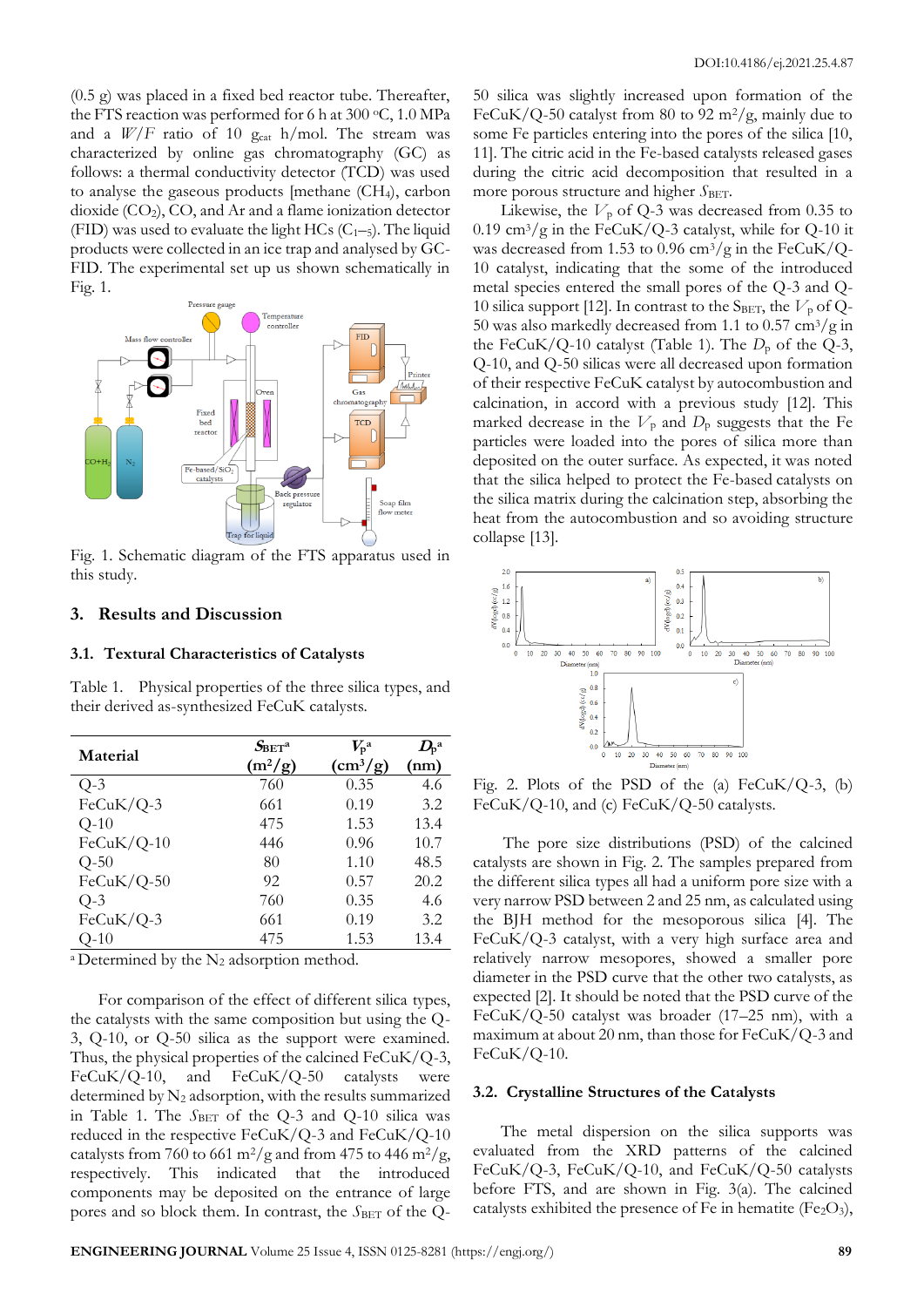magnetite (Fe<sub>3</sub>O<sub>4</sub>), and carbides (Fe<sub> $x$ </sub>C) phases. The broad peak observed at a 2θ range from 20–25o corresponded to amorphous silica. The XRD patterns were very broad, especially for the FeCuK/Q-3 catalyst, which indicated a relatively small crystalline size. The width of the XRD peaks of Fe<sub>3</sub>O<sub>4</sub> were apparent in the FeCuK/Q-50 catalyst and were strongly affected by the pore size. No XRD peaks were assigned to Cu or K species due to their high dispersion level and low concentration [9]. Increasing the pore size caused a further reduction of  $Fe<sub>2</sub>O<sub>3</sub>$  to  $Fe<sub>3</sub>O<sub>4</sub>$ and then carburization of Fe metal (Fe) to Fe*x*C. Consequently, the autocombustion process completed the conversion of metal compounds to metal oxides and then to metal carbides without a reduction step [14].



Fig. 3. XRD patterns of the FeCuK/Q-3, FeCuK/Q-10, and  $FeCuK/Q-50$  catalyst (a) before and (b) after a 6-h FTS reaction.

The as-synthesized  $FeCuK/Q-50$  catalyst revealed the presence of a Fe*x*C phase, as seen in Fig. 3(a). This carburization might have occurred during the calcination step in the catalyst preparation process, where the citric acid was used as the reducing agent and iron nitrate as the oxidizing agent. The decomposition of citric acid releases large amounts of gases, such as  $H_2$ , CH<sub>4</sub>, H<sub>2</sub>O, CO, CO<sub>2</sub>,  $NH<sub>3</sub>$ , nitrogen dioxide  $(NO<sub>2</sub>)$ , and nitrogen monoxide (NO). The reducing H<sup>2</sup> and CO would then play a key role as the reducing and carburizing agents to produce Fe*x*C from the metal oxides phases [14], as showed in Fig. 4.

Figure 3(b) displayed the XRD patterns of used catalysts after the 6-h FTS reaction. The XRD patterns of all catalysts showed Fe phases as Fe3O<sup>4</sup> and Fe*x*C. Increasing silica pore sizes led to a gradual increased intensity of Fe*x*C, as observed from the average crystallite sizes calculated by the Scherrer formula in Table 2. After the 6-h FTS reaction, the FeCuK/Q-50 catalyst contained more Fe*x*C than the FeCuK/Q-3 and FeCuK/Q-10

catalysts. The intensities of these peaks were larger with the large pore sized catalysts, with a higher Fe*x*C amount [2]. This is consistent with the XRD patterns for the calcined FeCuK/Q-3, FeCuK/Q-10, and FeCuK/Q-50 catalysts in Fig. 3(a). It is worth noting that the carbidization of small iron oxide particles led to a small level of Fe*x*C, and so the Fe dispersion in silica was influenced by the pore size of the silica [4].



Fig. 4. Schematic diagram showing the carburization and transformation sequence for Fe phase the calcination catalyst preparation [14].

 The crystalline sizes of the FeCuK/Q-3, FeCuK/Q-10, and FeCuK/Q-50 catalysts are summarized in Table 2. Increasing the pore size resulted in narrowing XRD peaks and in larger sizes of  $Fe<sub>2</sub>O<sub>3</sub>$  and  $Fe<sub>3</sub>O<sub>4</sub>$  crystallites. Moreover, the crystallite sizes followed the same trend as the silica pore sizes, where larger crystallite sizes were located in larger pore sizes, as reported previously [4], especially in the FeCuK/Q-50 catalyst, as seen in Fig.  $3(a)$ .

Table 2. The crystalline sizes of the FeCuK/Q-3, FeCuK/Q-10, and FeCuK/Q-50 catalysts.

| Catalyst     | $d_{\rm XRD}$ <sup>a</sup> (nm) |                   | $d_{\mathrm{TEM}}$ <sup>d</sup> |
|--------------|---------------------------------|-------------------|---------------------------------|
|              | Calcined <sup>b</sup>           | Used <sup>c</sup> | (nm)                            |
| $FeCuK/Q-3$  | 4.8                             | 7.1               | 7.6                             |
| $FeCuK/Q-10$ | 17.7                            | 12.4              | 15.8                            |
| $FeCuK/Q-50$ | 27.5                            | 14.8              | 19.2                            |

<sup>a</sup>Derived from the diffraction line in XRD and the crystalline sizes calculated by the Scherrer formula;  ${}^{\text{b}}\text{Fe}_2\text{O}_3$ at  $35.5^{\circ}$  and Fe<sub>3</sub>O<sub>4</sub> at  $35.3^{\circ}$  for calcined catalysts before FTS; <sup>c</sup> Fe<sub>x</sub>C at around 43.0° for used catalysts after FTS.<sup>d</sup> FexC sizes for used catalysts after a 6-h FTS reaction, as derived from the TEM analysis.

#### **3.3. Morphology (TEM analysis) of the Catalysts**

Representative TEM images of the used (after the 6 h FTS reaction) FeCuK/Q-3, FeCuK/Q-10, and FeCuK/Q-50 catalysts are compared in Fig. 5. All the TEM images were broadly similar [4], and showed the effect of the silica pore size on the dispersion of the Fe*x*C phase in the used catalysts. As expected, more dispersed Fe*x*C species were observed in the smaller pore sizes.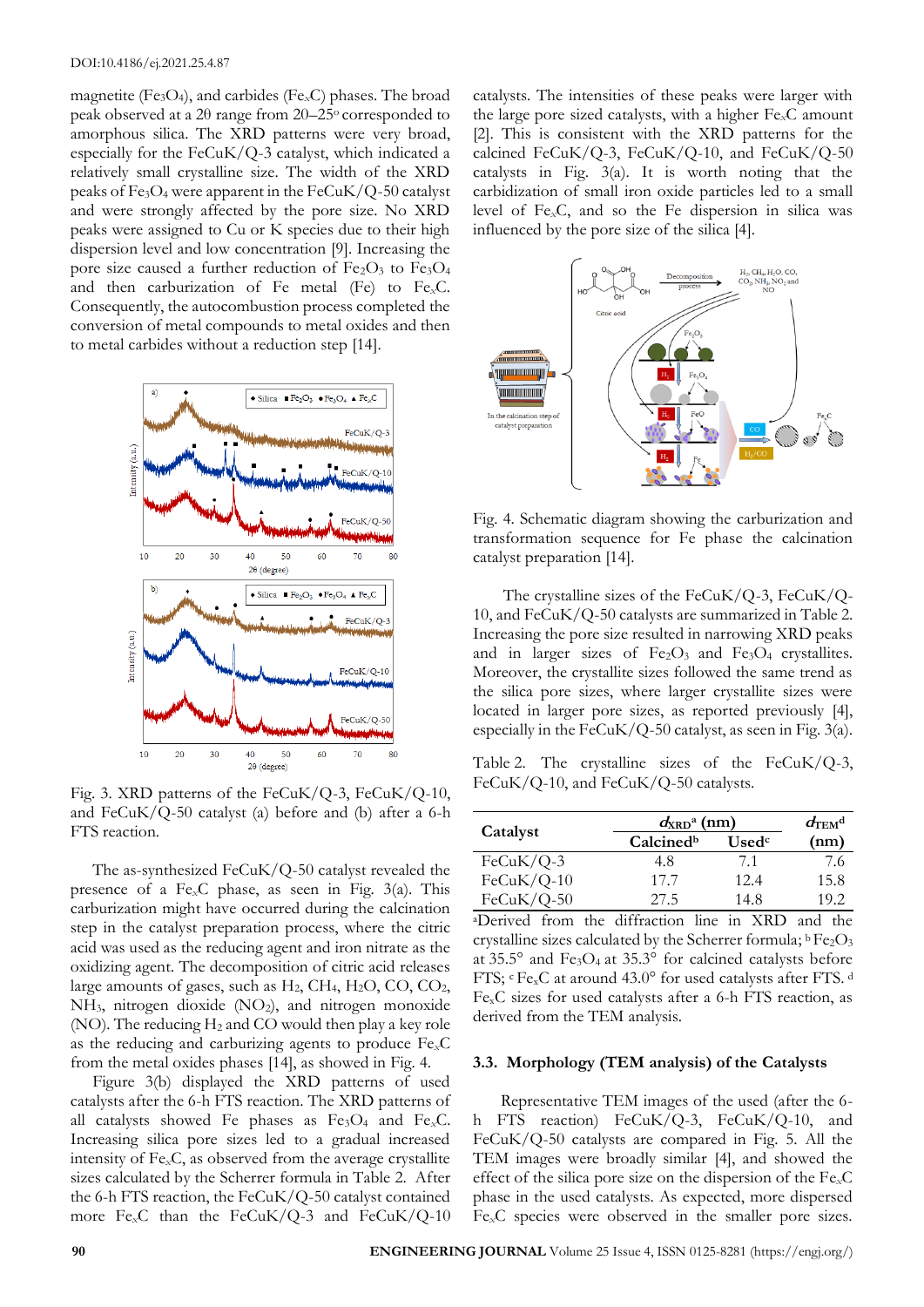Table 2 shows the average crystallite sizes of the Fe*x*C phase of the used catalysts, as calculated using the SemAfore program. The average crystallite sizes of  $Fe<sub>x</sub>C$ increased initially from 7.6 nm to 15.8 nm and then markedly to 19.2 nm, as the pore size of silica increased from those in Q-3 to Q-10 and then to Q-50, respectively. In accord, increasing the pore size increased the average crystallite size of Fe*x*C. The result revealed that a more dispersed Fe<sub>x</sub>C phase was observed in the Q-50 silica with larger pore sizes [6], which is in accord with the XRD data in Fig. 3(b), where the intensity of Fe*x*C peaks appeared in the used FeCuK/Q-3, FeCuK/Q-10, and FeCuK/Q-50 catalysts after the 6-h FTS reaction.



Fig. 5. TEM images of the used (after a 6-h FTS reaction) (a) FeCuK/Q-3, (b) FeCuK/Q-10, and (c) FeCuK/Q-50 catalysts.

# **3.4. FTS Performance**

#### 3.4.1. CO conversion

Table 3. The FTS<sup>a</sup> performance, in terms of the CO conversion efficiency and product selectivity, of the FeCuK/Q-3, FeCuK/Q-10, and FeCuK/Q-50 catalysts.

|              | <b>CO</b>                                                                                                                                         | Product selectivity $(\%)$ |                 |           |          |
|--------------|---------------------------------------------------------------------------------------------------------------------------------------------------|----------------------------|-----------------|-----------|----------|
| Catalyst     | conversion                                                                                                                                        | CO <sub>2</sub>            | CH <sub>4</sub> | $C_{2-4}$ | $C_{5+}$ |
| $FeCuK/Q-10$ | 10.8                                                                                                                                              | 28.8                       |                 | 45.7 15.9 | 9.6      |
| $FeCuK/Q-10$ | 33.3                                                                                                                                              | 35.7                       |                 | 24.2 25.2 | 14.9     |
| $FeCuK/Q-50$ | 86.5                                                                                                                                              | 37.8                       | 16.8            | 28.1      | 17.3     |
|              | $\alpha$ December 2 and $\alpha$ and $\alpha$ $\beta$ are $\alpha$ and $\alpha$ in $\alpha$ in $\alpha$ is $\alpha$ and $\alpha$ $\alpha$ $\beta$ |                            |                 |           |          |

<sup>a</sup> Reaction condition: 0.5 g catalyst,  $H_2/CO$  of 1/1, 300  $\rm ^{\circ}C$ , 1.0 MPa, and  $\rm \mathit{W}/\rm \mathit{F}$  =of 10 g<sub>cat</sub> h/mol.

The calcined FeCuK/Q-3, FeCuK/Q-10, and FeCuK/Q-50 catalysts were used in the FTS reaction to investigate the promotional role of the silica pore structure. The obtained CO conversion level and product selectivity are summarized in Table 3. Comparing the  $FeCuK/Q-3$ and FeCuK/Q-50 catalysts, the former catalyst with the largest surface area (661 m<sup>2</sup>/g) and smallest average pore size (3.2 nm) showed the lowest CO conversion level, whereas the latter catalyst with the smallest surface area  $(92 \text{ m}^2/\text{g})$  and largest pore size  $(20.2 \text{ nm})$  showed a higher CO conversion level. Therefore, increasing the silica pore

size increased the CO conversion level to a maximum of  $86.5\%$  in this study, being ranked in the order  $FeCuK/Q 50 > \text{FeCuK}/\text{Q-10} > \text{FeCuK}/\text{Q-3}.$ 

It is important to note that the pore size of the silica support for the FeCuK catalysts played a more important role than the surface area on the CO conversion level [12]. The reaction rate is likely to be mainly controlled by the diffusion of reactants and products. The CO conversion level compared to the catalyst pore size  $(D_p)$  are compared in Fig. 6. As expected, the CO conversion level increased as a function of the silica pore size. In accord, the noted trend was that a much higher CO conversion level was obtained with a larger pore size of silica [4]. Indeed, several previous reports showed that a higher CO conversion level in the FTS reaction depended on the faster diffusion rate /greater efficiency and the improved active metal dispersion [2, 12].



Fig. 6. The CO conversion level obtained in the FTS reaction with the FeCuK/Q-3, FeCuK/Q-10, and FeCuK/Q-50 catalysts, and their respective pore sizes  $(D_{p})$ .

Moreover, it should be noted that the FeCuK/Q-50 catalyst had the highest CO conversion level in this FTS reaction. Two main factors may be associated with this improvement. Firstly, as is indicated by XRD patterns of the calcined catalysts (Fig. 3(a)), the  $FeCuK/Q-50$  catalyst contained  $Fe<sub>3</sub>O<sub>4</sub>$ , which can be readily converted by carburization of Fe to Fe*x*C. A larger amount of Fe*x*C would result, which is the true active species for FTS. Secondly, the XRD patterns of the used catalysts (after the 6-h FTS reaction) revealed that the FeCuK/Q-50 catalyst contained more Fe*x*C than the other two catalysts (Fig. 3(b)). The TEM results (Table 2) of the used catalysts also confirmed that the FeCuK/Q-50 catalyst had a higher Fe*x*C content than the other two catalysts [12].

It is interesting that the CO conversion level of these three  $FeCuK/SiO<sub>2</sub>$  catalysts synthesized by autocombustion remained almost unchanged over the 6-h FTS reaction, as exhibited in Fig. 7. It was deduced that Fe carburization and stability were achieved by surface active carbonaceous species during the preparation of the catalysts in the autocombustion method [15]. Consequently, the induction period required for conventional Fe-based catalysts for the FTS was not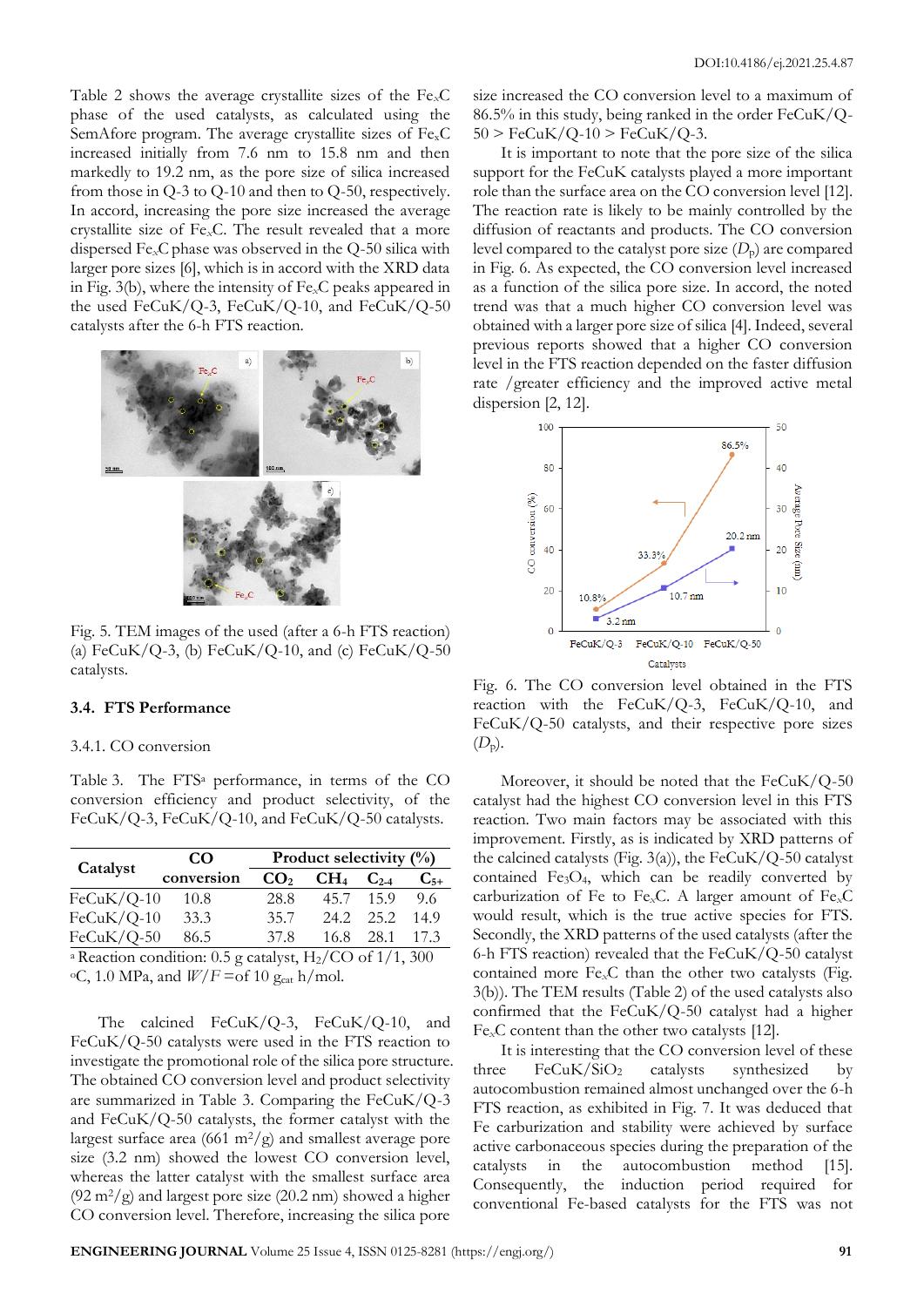necessary for these catalysts synthesized by autocombustion. As expected, the existence of citric acid significantly improved the reduction and carburization of iron oxide phases during catalyst preparation, which suggested that this carbonaceous material worked as reducing agent during the decomposition of nitrate to form partially reduced Fe species. Similar results have been reported before, where the addition of carbonaceous material into the precursors led to the stabilization of highly dispersed iron oxide phases and a more reduced active phase after heat treatment in an inert atmosphere [16].



Fig. 7. Plot showing the influence of the  $FeCuK/Q-3$ , FeCuK/Q-10, and FeCuK/Q-50 catalysts on the CO conversion level over a 6-h FTS reaction. Reaction condition: 0.5 g catalyst,  $H_2/CO$  of  $1/1$ , 300 °C, 1.0 MPa, and a  $W/F$  of 10 g<sub>cat</sub> h/mol.

## 3.4.2. Product selectivity

The product selectivity during the 6-h FTS reaction of citric acid with the three different catalyst types are shown in Table 3 and Fig. 8. The reaction product selectivity was influenced by the average pore and crystallite sizes. Since Fe-based catalysts in the FTS commonly have a high WGS reaction activity, then the CO<sub>2</sub> selectivity was presumably mainly derived from the WGS reaction [17]. The FeCuK/Q-50 catalyst had the highest  $CO<sub>2</sub>$  selectivity, where increasing the silica support pore size significantly increased the  $CO<sub>2</sub>$  selectivity, which is because the WGS reaction was catalysed by the Fe<sub>3</sub>O<sub>4</sub> phase. Accordingly, a higher  $Fe<sub>3</sub>O<sub>4</sub>$  phase could lead to high  $CO<sub>2</sub>$  selectivity [18].

Comparison between the FeCuK/Q-3 and FeCuK/Q-50 catalysts revealed that FeCuK/Q-3 showed a higher CH4 selectivity, due to the influence of the pore size, where increasing the pore size led to a strongly decreased CH4 selectivity. Small pores would contribute to the formation of small molecular weight products from the diffusion limitation, while large pores benefited the formation of heavy HCs. The stronger  $-CH<sub>x</sub>$ – species, which represent carbon intermediates leading to CH4, were bonded to the catalyst surface in the smaller pores [19].

The olefins appeared to be the predominant primary products of these Fe-based catalysts in the FTS reaction The  $C_{2-4}$  selectivity obtained with the FeCuK/Q-50 was significantly higher than that with the FeCuK/Q-3 and

FeCuK/Q-10 catalysts, where increasing the pore size is beneficial for  $C_{2-4}$  selectivity [4]. The formation of paraffin, which is produced from the secondary hydrogenation of olefins, was inhibited on the FeCuK/Q-50 catalyst as it had less Fe and a limited amount of Fe*x*C [20].



Fig. 8. Influence of the FeCuK/Q-3, FeCuK/Q-10, and FeCuK/Q-50 catalysts on the product selectivity in the 6 h FTS reaction. Reaction condition: 0.5 g catalyst, H<sub>2</sub>/CO of  $1/1$ , 300 °C, 1.0 MPa, and a  $W/F$  of 10 g<sub>cat</sub> h/mol.

From Fig. 8, the FeCuK/Q-50 catalyst had the highest  $C_{2-4}$  and, especially,  $C_{5+}$  selectivity, supporting that larger pore sizes tended to be selective for the formation of heavy HCs  $[12]$  and an increased  $C_{5+}$  selectivity. It is suggested that the dissociative adsorption of CO, which led to the formation of the CH<sup>2</sup> fragments required for chain growth, occurred in the larger pore sizes of silica [21].

## **4. Conclusions**

The Fe-based catalysts containing Cu, K and citric acid and supported on different silica types were prepared by autocombustion for direct use in the FTS without a reduction step. In this study, the FTS performance of the catalysts were evaluated in a fixed-bed reactor at 300 ◦C, 1.0 MPa, W/F of 10  $g_{cat}$  h/mol, and H<sub>2</sub>/CO molar ratio of 1. The FeCuK/Q-50 catalyst produced the highest CO conversion level at  $86.5\%$  with  $28.1\%$  C<sub>2-4</sub> selectivity and 17.3% C5+ selectivity under these operating conditions. Characterization of this catalyst by XRD and TEM analyses revealed the presence of Fe*x*C, which is known to be one of the Fe active phases. During the decomposition of citric acid, large amounts of gases, such as  $H_2$ , CH<sub>4</sub>, H<sub>2</sub>O, CO, CO<sub>2</sub>, NH<sub>3</sub>, NO<sub>2</sub>, and NO, were released. The reducing H<sup>2</sup> and CO played a key role as the reducing and carburizing agents to produce Fe*x*C from the metal oxides phases. The larger crystallite sizes found in the large pores of the FeCuK/Q-50 catalyst were much easier to form Fe*x*C than the smaller crystallites in the small pores of  $FeCuK/Q-3$  And  $FeCuK/Q-10$ . The pore sizes of the catalysts played a more important role than the surface area via influencing the formation of the Fe active phases and FTS performance. Of particular interest is that these Fe-based catalysts supported on different silica types derived from autocombustion do not require a reduction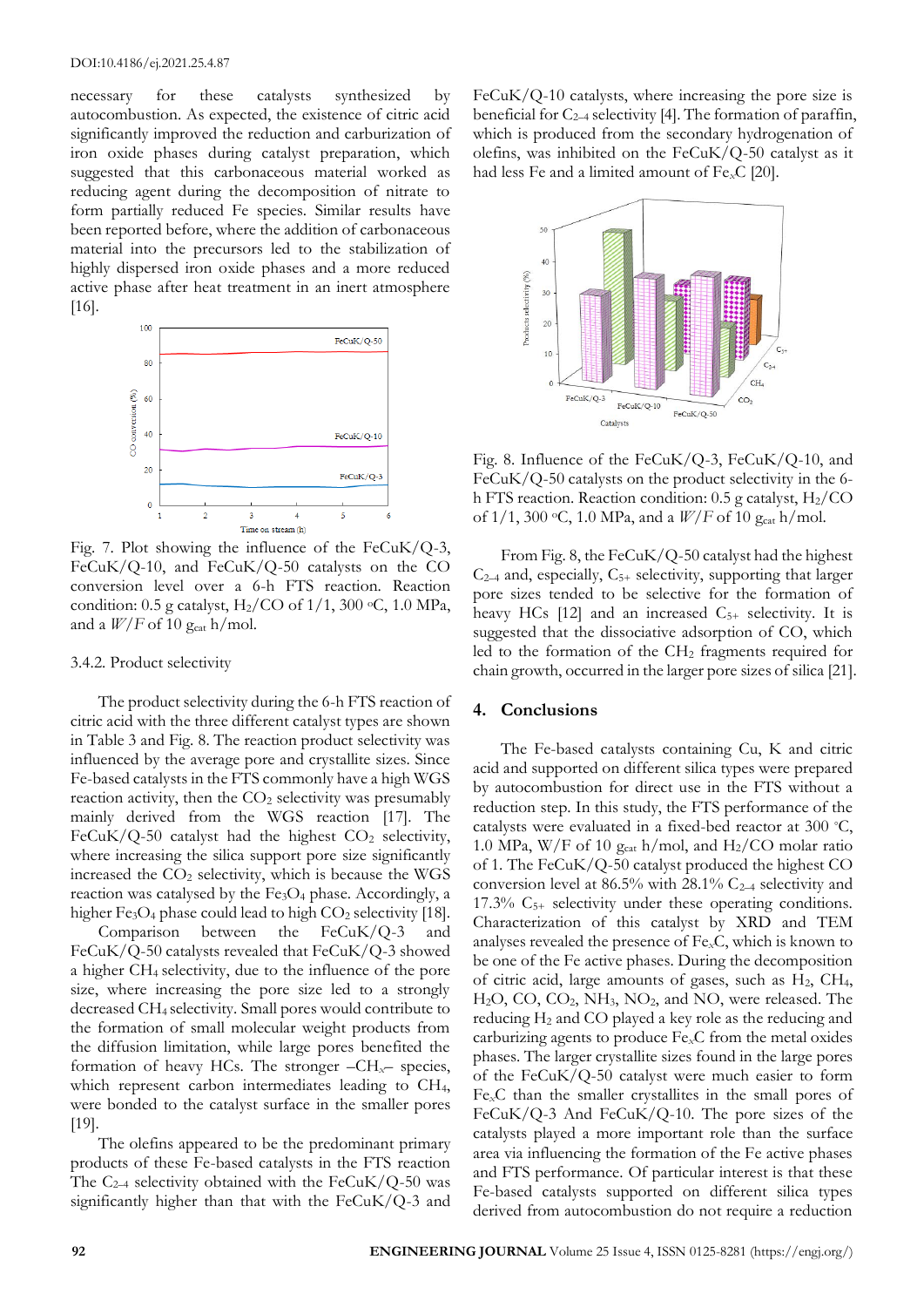step and provide another route to synthesize nanostructured metallic catalysts on silica for the production of clean biofuel for industry and transportations.

## **Acknowledgement**

This research is supported by Ratchadapisek Somphot Fund for Postdoctoral Fellowship, Chulalongkorn University, Thailand. The authors are grateful to Department of Applied Chemistry, School of Engineering, University of Toyama, Japan and Centre of Fuel and Energy from Biomass, Faculty of Science, Chulalongkorn University, Thailand forinsight and equipment used in this work.

# **References**

- [1] Q. Zhang, J. Kang, and Y. Wang, "Development of novel catalysts for Fischer-Tropsch synthesis: tuning the product selectivity," *ChemCatChem*, vol. 2, pp. 1030-1058, 2010.
- [2] H. Suo, C. Zhang, B. Wu, J. Xu, Y. Yang, H. Xiang, and Y. Li, "A comparative study of  $Fe/SiO<sub>2</sub> Fischer-$ Tropsch synthesis catalysts using tetraethoxysilane and acidic silica sol as silica sources," *Catal. Today*, vol. 183, pp. 88-95, 2012.
- [3] O. O. James, A. M. Mesubi, T. C. Ako, and S. Maity, "Increasing carbon utilization in Fischer-Tropsch synthesis using  $H_2$ -deficient or  $CO_2$ -rich syngas feeds," *Fuel Process. Technol.*, vol. 91, pp. 136-144, 2010.
- [4] K. Cheng, M. Virginie, V. V. Ordomsky, C. Cordier, P. A. Chernavskii, M. I. Ivantsov, S. Paul, Y. Wang, and A. Y. Khodakov, "Pore size effects in hightemperature Fischer-Tropsch synthesis over supported iron catalysts," *J. Catal.*, vol. 328, pp. 139- 150, 2015.
- [5] H. Suo, S. Wang, C. Zhang, J. Xu, B. Wu, Y. Yang, H. Xiang, and Y.-W. Li, "Chemical and structural effects of silica in iron-based Fischer-Tropsch synthesis catalysts," *J. Catal.*, vol. 286, pp. 111-123, 2012.
- [6] X. Guo, Y. Lu, P. Wu, K. Zhang, Q. Liu, and M. Luo, "The effect of SiO<sup>2</sup> particle size on iron based F-T synthesis catalysts," *Chin. J. Chem. Eng.*, vol. 24, pp. 937-943, 2016.
- [7] Z. Hua, Z. Cao, Y. Deng, Y. Jiang, and S. Yang, "Solgel autocombustion synthesis of Co-Ni alloy powder," *Mater. Chem. Phys.*, vol. 126, pp. 542-545, 2011.
- [8] L. Shi, K. Tao, T. Kawabata, T. Shimamura, X. J. Zhang, and N. Tsubaki, "Surface impregnation combustion method to prepare nanostructured metallic catalysts without further reduction: Asburnt Co/SiO<sub>2</sub> catalysts for Fischer-Tropsch synthesis," *ACS Catal.,* vol. 1, pp. 1225-1233, 2011.
- [9] S. Pengnarapat, P. Ai, P. Reubroycharoen, T. Vitidsant, Y. Yoneyama, and N. Tsubaki, "Active

Fischer-Tropsch synthesis Fe-Cu-K/SiO<sub>2</sub> catalysts prepared by autocombustion method without a reduction step," *J. Energy Chem.*, vol. 27, pp. 432-438, 2018.

- [10] R. Phienluphon, L. Shi, J. Sun, W. Niu, P. Lu, P. Zhu, T. Vitidsant, Y. Yoneyama, Q. Chen, and N. Tsubaki, "Ruthenium promoted cobalt catalysts prepared by an autocombustion method directly used for Fischer-Tropsch synthesis without further reduction," *Catal. Sci. Technol.*, vol. 4, pp. 3099-3107, 2014.
- [11] R.-J. Liu, Y. Xu, Y. Qiao, Z.-H. Li, and X.-B. Ma, "Factors influencing the Fischer-Tropsch synthesis performance of iron-based catalyst: Iron oxide dispersion, distribution and reducibility," *Fuel Process. Technol.*, vol. 139, pp. 25-32, 2015.
- [12] Y. Zhang, J. Bao, S. Nagamori, and N. Tsubaki, "A new and direct preparation method of iron-based bimodal catalyst and its application in Fischer-Tropsch synthesis," *Appl. Catal. A Gen.*, vol. 352 pp. 277-281, 2009.
- [13] M. Rafati, L. Wang, and A. Shahbazi, "Effect of silica and alumina promoters on co-precipitated Fe-Cu-K based catalysts for the enhancement of  $CO<sub>2</sub>$ utilization during Fischer-Tropsch synthesis," *J. CO Util.*, vol. 12, pp. 34-42, 2015.
- [14] M. Ding, Y. Yang, B. Wu, Y. Li, T. Wang, and L. Ma, "Study on reduction and carburization behaviors of iron phases for iron-based Fischer-Tropsch synthesis catalyst," *Appl. Energy*, vol. 160, pp. 982- 989, 2015.
- [15] R. Phienluphon, P. Ai, X. Gao, Y. Yoneyama, P. Reubroycharoen, T. Vitidsant, and N. Tsubaki, "Direct fabrication of catalytically active  $Fe<sub>x</sub>C$  sites by sol-gel autocombustion for preparing Fischer-Tropsch synthesis catalysts without reduction," *Catal. Sci. Technol.*, vol. 6, pp. 7597-7603, 2016.
- [16] K. Cheng, V. Subramanian, A. Carvalho, V. V. Ordomsky, Y. Wang, and A. Y. Khodakov, "The role of carbon pre-coating for the synthesis of highly efficient cobalt catalysts for Fischer-Tropsch synthesis," *J. Catal.*, vol. 337, pp. 260-271, 2016.
- [17] Ş. Özkara-Aydınoğlu, Ö. Ataç, Ö. F. Gül, Ş. Kınayyiğit, S. Şal, M. Baranak, and İ. Boz, "a-olefin selectivity of Fe-Cu-K catalysts in Fischer-Tropsch synthesis: Effects of catalyst composition and process conditions," *Chem. Eng. J.*, vol. 181-182, pp. 581–589, 2012.
- [18] V. U. S. Rao, G. J. Stiegel, G. J. Cinquegrane, and R. D. Srivastava, "Iron-based catalysts for slurry-phase Fischer-Tropsch process: Technology review," *Fuel Process. Technol.*, vol. 30, pp. 83–107, 1992.
- [19] J. P. D. Breejen, P. B. Radstake, G. L. Bezemer, J. H. Bitter, V. Frøseth, A. Holmen, and K. P. D. Jong, "On the origin of the cobalt particle size effects in Fischer-Tropsch catalysis," *J. Am. Chem. Soc.*, vol. 131, pp. 7197-7203, 2009.
- [20] K. Kumabe, T. Sato, K. Matsumoto, Y. Ishida, and T. Hasegawa, "Production of hydrocarbons in